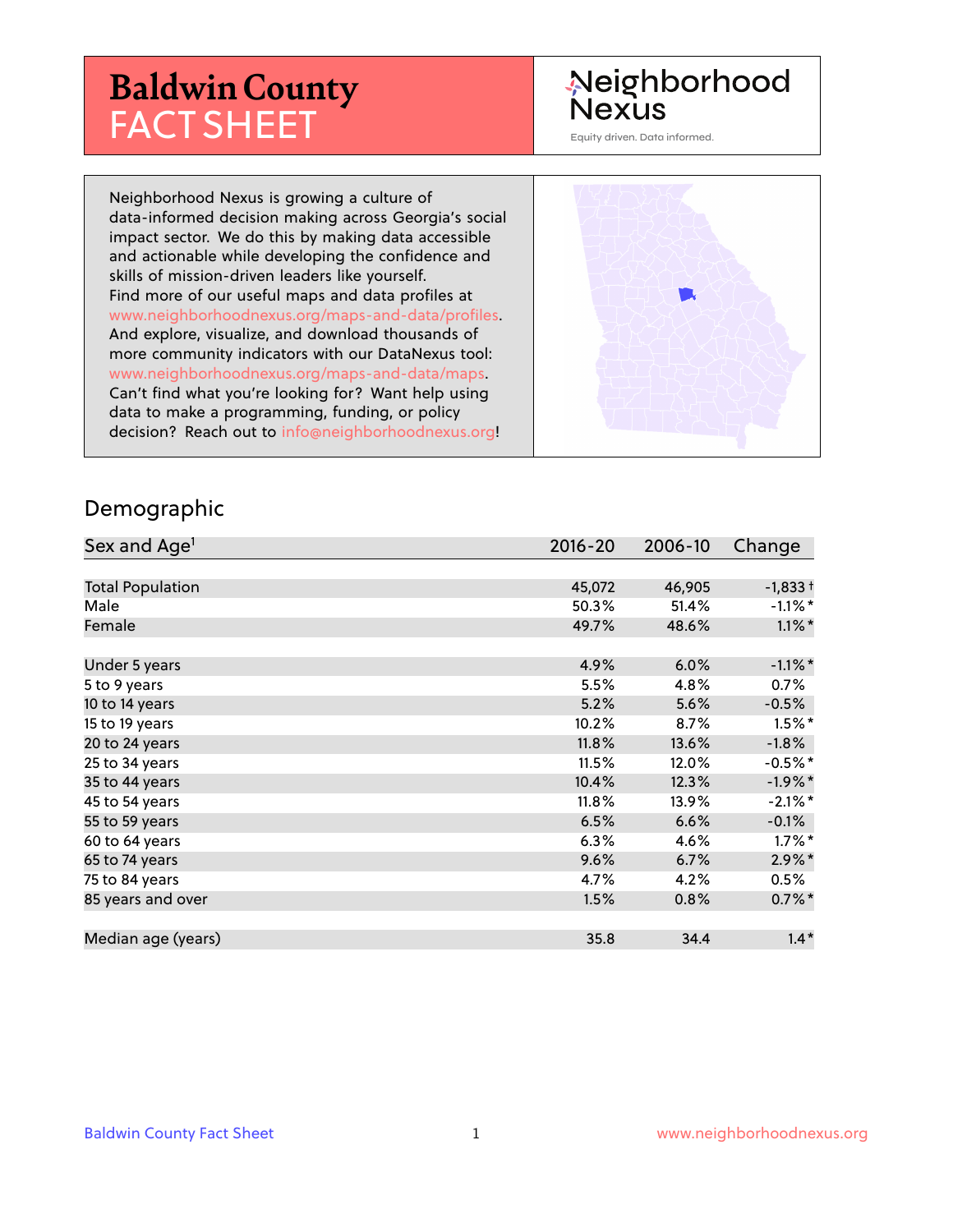## Demographic, continued...

| Race <sup>2</sup>                                   | $2016 - 20$ | 2006-10 | Change     |
|-----------------------------------------------------|-------------|---------|------------|
| <b>Total population</b>                             | 45,072      | 46,905  | $-1,833+$  |
| One race                                            | 98.1%       | 99.4%   | $-1.3\%$ * |
| White                                               | 53.5%       | 55.5%   | $-2.0\%$ * |
| <b>Black or African American</b>                    | 42.0%       | 42.3%   | $-0.3%$    |
| American Indian and Alaska Native                   | 0.1%        | 0.1%    | 0.0%       |
| Asian                                               | 1.8%        | 1.3%    | $0.5%$ *   |
| Native Hawaiian and Other Pacific Islander          | 0.2%        | 0.0%    | 0.2%       |
| Some other race                                     | 0.5%        | 0.1%    | $0.4%$ *   |
| Two or more races                                   | 1.9%        | 0.6%    | $1.3\%$ *  |
| Race alone or in combination with other race(s) $3$ | $2016 - 20$ | 2006-10 | Change     |
| Total population                                    | 45,072      | 46,905  | $-1,833+$  |
| White                                               | 55.1%       | 56.1%   | $-0.9%$ *  |
| <b>Black or African American</b>                    | 43.3%       | 42.6%   | $0.7\%$ *  |
| American Indian and Alaska Native                   | 0.5%        | 0.2%    | $0.3\%$ *  |
| Asian                                               | 1.8%        | 1.6%    | $0.3\%$ *  |
| Native Hawaiian and Other Pacific Islander          | 0.3%        | 0.0%    | 0.3%       |
| Some other race                                     | 0.9%        | 0.2%    | $0.7%$ *   |
| Hispanic or Latino and Race <sup>4</sup>            | $2016 - 20$ | 2006-10 | Change     |
| <b>Total population</b>                             | 45,072      | 46,905  | $-1,833+$  |
| Hispanic or Latino (of any race)                    | 2.4%        | 2.0%    | $0.3%$ +   |
| Not Hispanic or Latino                              | 97.6%       | 98.0%   | $-0.3%$ +  |
| White alone                                         | 52.2%       | 54.0%   | $-1.8\%$ * |
| Black or African American alone                     | 41.8%       | 42.2%   | $-0.4\%$ * |
| American Indian and Alaska Native alone             | 0.1%        | 0.1%    | 0.0%       |
| Asian alone                                         | 1.8%        | 1.3%    | $0.5%$ *   |
| Native Hawaiian and Other Pacific Islander alone    | 0.2%        | 0.0%    | 0.2%       |
| Some other race alone                               | 0.1%        | 0.0%    | 0.1%       |
| Two or more races                                   | 1.5%        | 0.4%    | $1.1\%$ *  |
| U.S. Citizenship Status <sup>5</sup>                | $2016 - 20$ | 2006-10 | Change     |
| Foreign-born population                             | 1,089       | 1,250   | $-161$     |
| Naturalized U.S. citizen                            | 49.3%       | 43.7%   | 5.6%       |
| Not a U.S. citizen                                  | 50.7%       | 56.3%   | $-5.6%$    |
| Citizen, Voting Age Population <sup>6</sup>         | $2016 - 20$ | 2006-10 | Change     |
|                                                     |             |         |            |
| Citizen, 18 and over population                     | 36,070      | 36,913  | $-843*$    |
| Male                                                | 50.5%       | 51.3%   | $-0.8\%$ * |
| Female                                              | 49.5%       | 48.7%   | $0.8\%$ *  |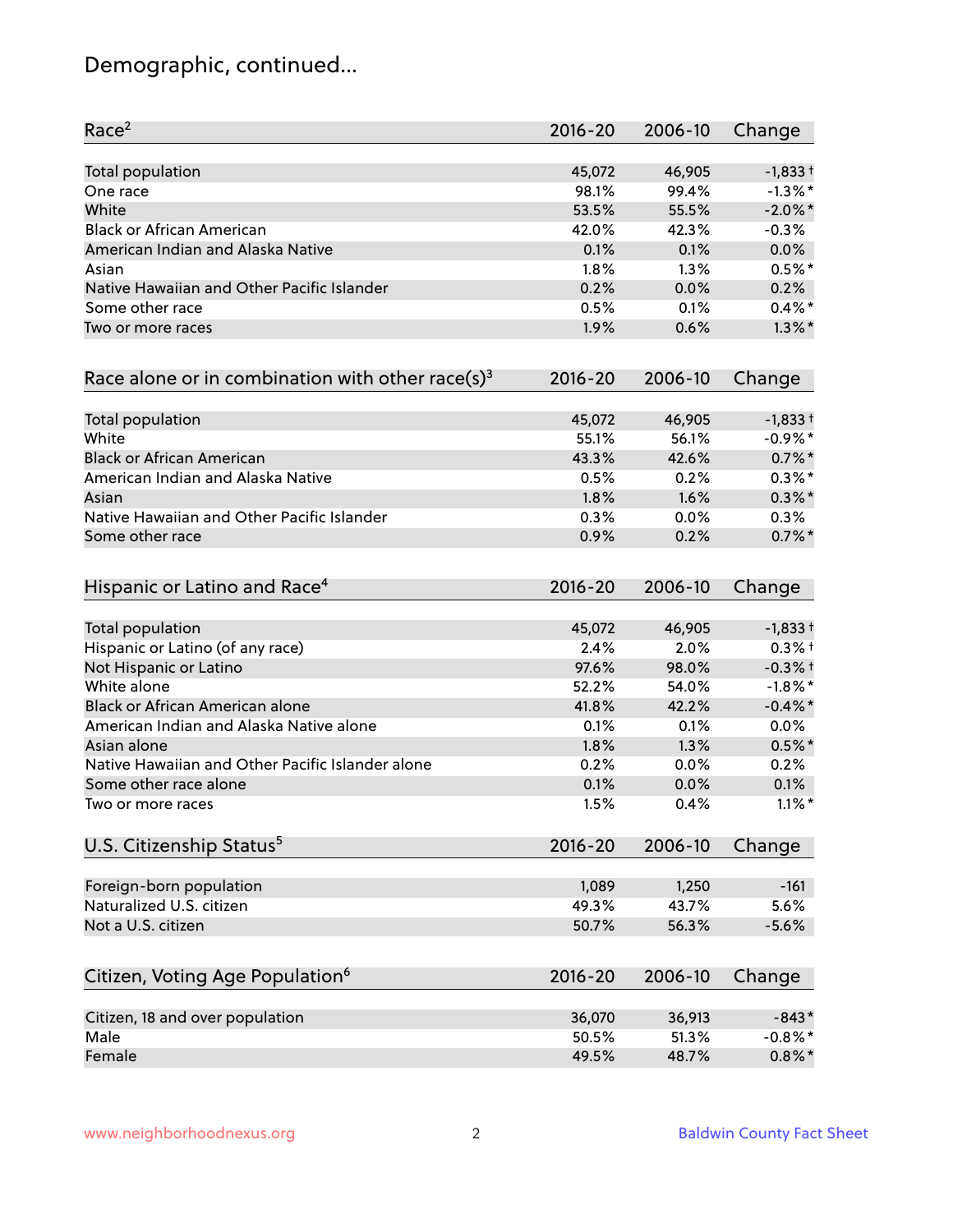#### Economic

| Income <sup>7</sup>                                 | $2016 - 20$ | 2006-10 | Change    |
|-----------------------------------------------------|-------------|---------|-----------|
|                                                     |             |         |           |
| All households                                      | 16,698      | 15,902  | 796       |
| Less than \$10,000                                  | 11.0%       | 13.3%   | $-2.3%$   |
| \$10,000 to \$14,999                                | 6.9%        | 7.3%    | $-0.4%$   |
| \$15,000 to \$24,999                                | 12.7%       | 16.2%   | $-3.5%$   |
| \$25,000 to \$34,999                                | 9.7%        | 10.1%   | $-0.3%$   |
| \$35,000 to \$49,999                                | 13.1%       | 16.3%   | $-3.2%$   |
| \$50,000 to \$74,999                                | 16.1%       | 16.0%   | 0.1%      |
| \$75,000 to \$99,999                                | 14.1%       | 9.8%    | 4.3%*     |
| \$100,000 to \$149,999                              | 11.0%       | 7.6%    | $3.3\%$ * |
| \$150,000 to \$199,999                              | 3.2%        | 2.5%    | 0.6%      |
| \$200,000 or more                                   | 2.3%        | 0.9%    | $1.4\%$ * |
| Median household income (dollars)                   | 46,250      | 37,237  | $9,013*$  |
| Mean household income (dollars)                     | 68,604      | 48,287  | 20,317*   |
| With earnings                                       | 70.4%       | 71.8%   | $-1.4%$   |
| Mean earnings (dollars)                             | 71,457      | 47,536  | 23,921*   |
| <b>With Social Security</b>                         | 36.0%       | 32.3%   | $3.7\%$ * |
| Mean Social Security income (dollars)               | 20,230      | 15,051  | 5,180*    |
| With retirement income                              | 24.9%       | 23.5%   | 1.4%      |
| Mean retirement income (dollars)                    | 28,258      | 25,116  | 3,142     |
| With Supplemental Security Income                   | $5.3\%$     | 6.6%    | $-1.3%$   |
| Mean Supplemental Security Income (dollars)         | 10,128      | 7,444   | $2,684*$  |
| With cash public assistance income                  | 2.1%        | $1.0\%$ | $1.2\%$ * |
| Mean cash public assistance income (dollars)        | 1,314       | 1,743   | $-429$    |
| With Food Stamp/SNAP benefits in the past 12 months | 12.0%       | 10.3%   | 1.7%      |
|                                                     |             |         |           |
| Families                                            | 10,219      | 9,950   | 269       |
| Less than \$10,000                                  | 6.5%        | 7.0%    | $-0.5%$   |
| \$10,000 to \$14,999                                | 3.4%        | 4.4%    | $-1.0%$   |
| \$15,000 to \$24,999                                | 10.5%       | 13.9%   | $-3.3%$   |
| \$25,000 to \$34,999                                | 9.9%        | 10.7%   | $-0.8%$   |
| \$35,000 to \$49,999                                | 12.2%       | 16.6%   | $-4.4%$   |
| \$50,000 to \$74,999                                | 16.1%       | 18.9%   | $-2.8%$   |
| \$75,000 to \$99,999                                | 19.7%       | 13.9%   | $5.8\%$ * |
| \$100,000 to \$149,999                              | 13.4%       | 10.0%   | $3.4\%$ * |
| \$150,000 to \$199,999                              | 4.6%        | 3.1%    | 1.5%      |
| \$200,000 or more                                   | 3.7%        | 1.4%    | $2.3\%$ * |
| Median family income (dollars)                      | 63,136      | 47,714  | 15,422*   |
| Mean family income (dollars)                        | 87,911      | 58,377  | 29,534*   |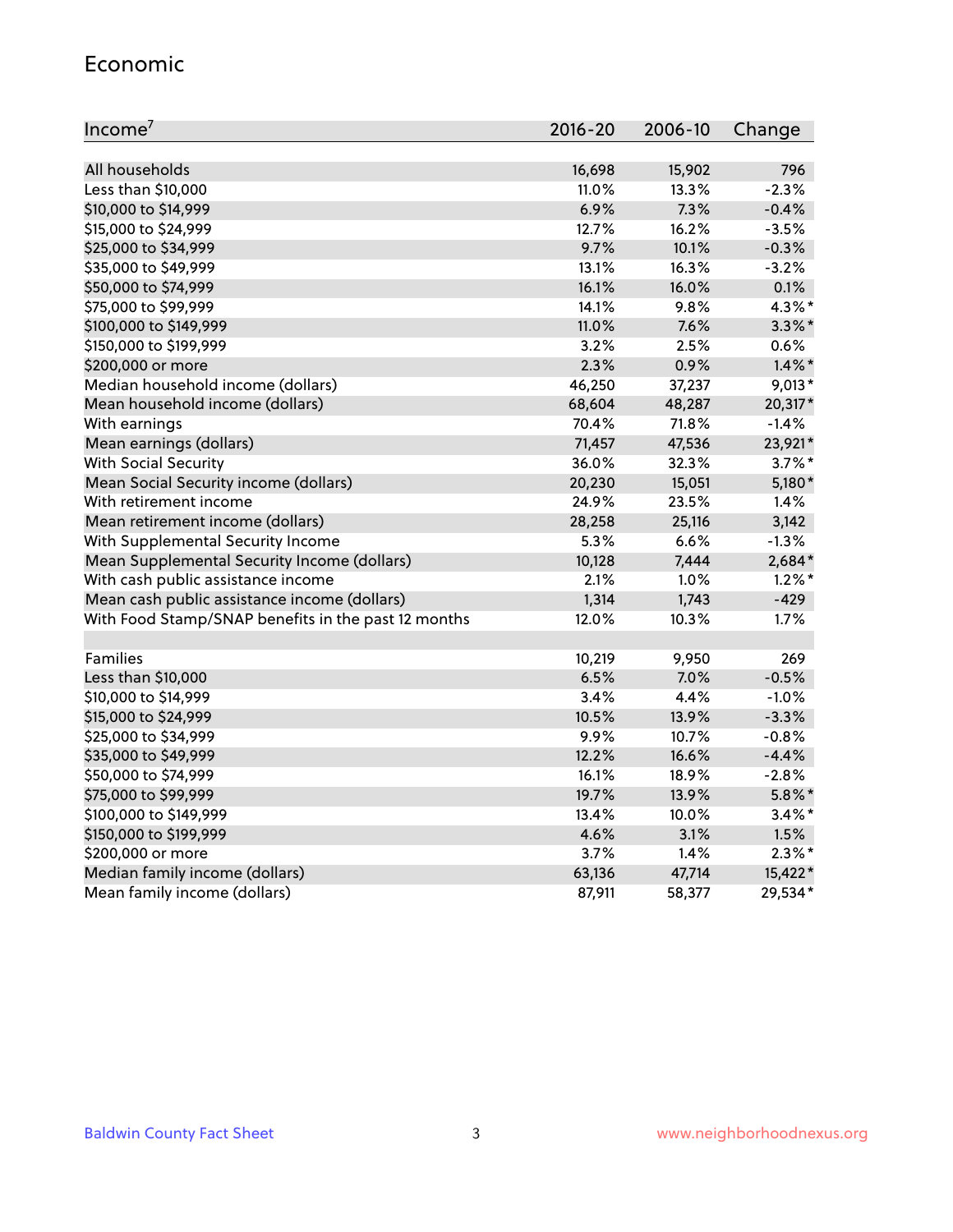### Economic, continued...

| Nonfamily households<br>6,479<br>5,952<br>527<br>Median nonfamily income (dollars)<br>26,492<br>20,282<br>$6,210*$<br>Mean nonfamily income (dollars)<br>36,617<br>29,397<br>7,219*<br>Median earnings for workers (dollars)<br>$5,431*$<br>26,768<br>21,337<br>Median earnings for male full-time, year-round workers<br>9,192*<br>45,350<br>36,158<br>(dollars)<br>Median earnings for female full-time, year-round workers<br>$5,354*$<br>26,576<br>31,930<br>(dollars)<br>9,446*<br>Per capita income (dollars)<br>26,934<br>17,488<br>Families and People Below Poverty Level <sup>9</sup><br>$2016 - 20$<br>2006-10<br>Change<br><b>All families</b><br>16.5%<br>16.8%<br>$-0.3%$<br>With related children under 18 years<br>27.9%<br>26.0%<br>1.8%<br>With related children under 5 years only<br>35.0%<br>8.4%<br>43.4%<br>3.8%<br>$-3.1%$<br>Married couple families<br>6.9%<br>With related children under 18 years<br>12.5%<br>$-10.0\%$ *<br>2.5%<br>With related children under 5 years only<br>2.5%<br>25.5%<br>$-22.9%$<br>Families with female householder, no husband present<br>37.9%<br>38.5%<br>$-0.5%$<br>With related children under 18 years<br>49.6%<br>4.7%<br>44.8%<br>$-4.8%$<br>With related children under 5 years only<br>45.8%<br>50.6%<br>All people<br>23.7%<br>25.2%<br>$-1.5%$<br>Under 18 years<br>28.2%<br>31.6%<br>$-3.5%$<br>Related children under 18 years<br>31.5%<br>$-3.9%$<br>27.7%<br>0.8%<br>Related children under 5 years<br>38.5%<br>37.6%<br>23.8%<br>$-5.0%$<br>Related children 5 to 17 years<br>28.8%<br>18 years and over<br>22.6%<br>23.4%<br>$-0.8%$<br>18 to 64 years<br>25.4%<br>25.8%<br>$-0.4%$<br>65 years and over<br>11.9%<br>10.8%<br>1.1%<br>People in families<br>16.2%<br>19.7%<br>$-3.6%$<br>Unrelated individuals 15 years and over<br>47.5%<br>43.8%<br>3.7% | Income, continued <sup>8</sup> | $2016 - 20$ | 2006-10 | Change |
|-------------------------------------------------------------------------------------------------------------------------------------------------------------------------------------------------------------------------------------------------------------------------------------------------------------------------------------------------------------------------------------------------------------------------------------------------------------------------------------------------------------------------------------------------------------------------------------------------------------------------------------------------------------------------------------------------------------------------------------------------------------------------------------------------------------------------------------------------------------------------------------------------------------------------------------------------------------------------------------------------------------------------------------------------------------------------------------------------------------------------------------------------------------------------------------------------------------------------------------------------------------------------------------------------------------------------------------------------------------------------------------------------------------------------------------------------------------------------------------------------------------------------------------------------------------------------------------------------------------------------------------------------------------------------------------------------------------------------------------------------------------------------------------------------------------------------------------|--------------------------------|-------------|---------|--------|
|                                                                                                                                                                                                                                                                                                                                                                                                                                                                                                                                                                                                                                                                                                                                                                                                                                                                                                                                                                                                                                                                                                                                                                                                                                                                                                                                                                                                                                                                                                                                                                                                                                                                                                                                                                                                                                     |                                |             |         |        |
|                                                                                                                                                                                                                                                                                                                                                                                                                                                                                                                                                                                                                                                                                                                                                                                                                                                                                                                                                                                                                                                                                                                                                                                                                                                                                                                                                                                                                                                                                                                                                                                                                                                                                                                                                                                                                                     |                                |             |         |        |
|                                                                                                                                                                                                                                                                                                                                                                                                                                                                                                                                                                                                                                                                                                                                                                                                                                                                                                                                                                                                                                                                                                                                                                                                                                                                                                                                                                                                                                                                                                                                                                                                                                                                                                                                                                                                                                     |                                |             |         |        |
|                                                                                                                                                                                                                                                                                                                                                                                                                                                                                                                                                                                                                                                                                                                                                                                                                                                                                                                                                                                                                                                                                                                                                                                                                                                                                                                                                                                                                                                                                                                                                                                                                                                                                                                                                                                                                                     |                                |             |         |        |
|                                                                                                                                                                                                                                                                                                                                                                                                                                                                                                                                                                                                                                                                                                                                                                                                                                                                                                                                                                                                                                                                                                                                                                                                                                                                                                                                                                                                                                                                                                                                                                                                                                                                                                                                                                                                                                     |                                |             |         |        |
|                                                                                                                                                                                                                                                                                                                                                                                                                                                                                                                                                                                                                                                                                                                                                                                                                                                                                                                                                                                                                                                                                                                                                                                                                                                                                                                                                                                                                                                                                                                                                                                                                                                                                                                                                                                                                                     |                                |             |         |        |
|                                                                                                                                                                                                                                                                                                                                                                                                                                                                                                                                                                                                                                                                                                                                                                                                                                                                                                                                                                                                                                                                                                                                                                                                                                                                                                                                                                                                                                                                                                                                                                                                                                                                                                                                                                                                                                     |                                |             |         |        |
|                                                                                                                                                                                                                                                                                                                                                                                                                                                                                                                                                                                                                                                                                                                                                                                                                                                                                                                                                                                                                                                                                                                                                                                                                                                                                                                                                                                                                                                                                                                                                                                                                                                                                                                                                                                                                                     |                                |             |         |        |
|                                                                                                                                                                                                                                                                                                                                                                                                                                                                                                                                                                                                                                                                                                                                                                                                                                                                                                                                                                                                                                                                                                                                                                                                                                                                                                                                                                                                                                                                                                                                                                                                                                                                                                                                                                                                                                     |                                |             |         |        |
|                                                                                                                                                                                                                                                                                                                                                                                                                                                                                                                                                                                                                                                                                                                                                                                                                                                                                                                                                                                                                                                                                                                                                                                                                                                                                                                                                                                                                                                                                                                                                                                                                                                                                                                                                                                                                                     |                                |             |         |        |
|                                                                                                                                                                                                                                                                                                                                                                                                                                                                                                                                                                                                                                                                                                                                                                                                                                                                                                                                                                                                                                                                                                                                                                                                                                                                                                                                                                                                                                                                                                                                                                                                                                                                                                                                                                                                                                     |                                |             |         |        |
|                                                                                                                                                                                                                                                                                                                                                                                                                                                                                                                                                                                                                                                                                                                                                                                                                                                                                                                                                                                                                                                                                                                                                                                                                                                                                                                                                                                                                                                                                                                                                                                                                                                                                                                                                                                                                                     |                                |             |         |        |
|                                                                                                                                                                                                                                                                                                                                                                                                                                                                                                                                                                                                                                                                                                                                                                                                                                                                                                                                                                                                                                                                                                                                                                                                                                                                                                                                                                                                                                                                                                                                                                                                                                                                                                                                                                                                                                     |                                |             |         |        |
|                                                                                                                                                                                                                                                                                                                                                                                                                                                                                                                                                                                                                                                                                                                                                                                                                                                                                                                                                                                                                                                                                                                                                                                                                                                                                                                                                                                                                                                                                                                                                                                                                                                                                                                                                                                                                                     |                                |             |         |        |
|                                                                                                                                                                                                                                                                                                                                                                                                                                                                                                                                                                                                                                                                                                                                                                                                                                                                                                                                                                                                                                                                                                                                                                                                                                                                                                                                                                                                                                                                                                                                                                                                                                                                                                                                                                                                                                     |                                |             |         |        |
|                                                                                                                                                                                                                                                                                                                                                                                                                                                                                                                                                                                                                                                                                                                                                                                                                                                                                                                                                                                                                                                                                                                                                                                                                                                                                                                                                                                                                                                                                                                                                                                                                                                                                                                                                                                                                                     |                                |             |         |        |
|                                                                                                                                                                                                                                                                                                                                                                                                                                                                                                                                                                                                                                                                                                                                                                                                                                                                                                                                                                                                                                                                                                                                                                                                                                                                                                                                                                                                                                                                                                                                                                                                                                                                                                                                                                                                                                     |                                |             |         |        |
|                                                                                                                                                                                                                                                                                                                                                                                                                                                                                                                                                                                                                                                                                                                                                                                                                                                                                                                                                                                                                                                                                                                                                                                                                                                                                                                                                                                                                                                                                                                                                                                                                                                                                                                                                                                                                                     |                                |             |         |        |
|                                                                                                                                                                                                                                                                                                                                                                                                                                                                                                                                                                                                                                                                                                                                                                                                                                                                                                                                                                                                                                                                                                                                                                                                                                                                                                                                                                                                                                                                                                                                                                                                                                                                                                                                                                                                                                     |                                |             |         |        |
|                                                                                                                                                                                                                                                                                                                                                                                                                                                                                                                                                                                                                                                                                                                                                                                                                                                                                                                                                                                                                                                                                                                                                                                                                                                                                                                                                                                                                                                                                                                                                                                                                                                                                                                                                                                                                                     |                                |             |         |        |
|                                                                                                                                                                                                                                                                                                                                                                                                                                                                                                                                                                                                                                                                                                                                                                                                                                                                                                                                                                                                                                                                                                                                                                                                                                                                                                                                                                                                                                                                                                                                                                                                                                                                                                                                                                                                                                     |                                |             |         |        |
|                                                                                                                                                                                                                                                                                                                                                                                                                                                                                                                                                                                                                                                                                                                                                                                                                                                                                                                                                                                                                                                                                                                                                                                                                                                                                                                                                                                                                                                                                                                                                                                                                                                                                                                                                                                                                                     |                                |             |         |        |
|                                                                                                                                                                                                                                                                                                                                                                                                                                                                                                                                                                                                                                                                                                                                                                                                                                                                                                                                                                                                                                                                                                                                                                                                                                                                                                                                                                                                                                                                                                                                                                                                                                                                                                                                                                                                                                     |                                |             |         |        |
|                                                                                                                                                                                                                                                                                                                                                                                                                                                                                                                                                                                                                                                                                                                                                                                                                                                                                                                                                                                                                                                                                                                                                                                                                                                                                                                                                                                                                                                                                                                                                                                                                                                                                                                                                                                                                                     |                                |             |         |        |
|                                                                                                                                                                                                                                                                                                                                                                                                                                                                                                                                                                                                                                                                                                                                                                                                                                                                                                                                                                                                                                                                                                                                                                                                                                                                                                                                                                                                                                                                                                                                                                                                                                                                                                                                                                                                                                     |                                |             |         |        |
|                                                                                                                                                                                                                                                                                                                                                                                                                                                                                                                                                                                                                                                                                                                                                                                                                                                                                                                                                                                                                                                                                                                                                                                                                                                                                                                                                                                                                                                                                                                                                                                                                                                                                                                                                                                                                                     |                                |             |         |        |
|                                                                                                                                                                                                                                                                                                                                                                                                                                                                                                                                                                                                                                                                                                                                                                                                                                                                                                                                                                                                                                                                                                                                                                                                                                                                                                                                                                                                                                                                                                                                                                                                                                                                                                                                                                                                                                     |                                |             |         |        |
|                                                                                                                                                                                                                                                                                                                                                                                                                                                                                                                                                                                                                                                                                                                                                                                                                                                                                                                                                                                                                                                                                                                                                                                                                                                                                                                                                                                                                                                                                                                                                                                                                                                                                                                                                                                                                                     |                                |             |         |        |
|                                                                                                                                                                                                                                                                                                                                                                                                                                                                                                                                                                                                                                                                                                                                                                                                                                                                                                                                                                                                                                                                                                                                                                                                                                                                                                                                                                                                                                                                                                                                                                                                                                                                                                                                                                                                                                     |                                |             |         |        |
|                                                                                                                                                                                                                                                                                                                                                                                                                                                                                                                                                                                                                                                                                                                                                                                                                                                                                                                                                                                                                                                                                                                                                                                                                                                                                                                                                                                                                                                                                                                                                                                                                                                                                                                                                                                                                                     |                                |             |         |        |
|                                                                                                                                                                                                                                                                                                                                                                                                                                                                                                                                                                                                                                                                                                                                                                                                                                                                                                                                                                                                                                                                                                                                                                                                                                                                                                                                                                                                                                                                                                                                                                                                                                                                                                                                                                                                                                     |                                |             |         |        |
|                                                                                                                                                                                                                                                                                                                                                                                                                                                                                                                                                                                                                                                                                                                                                                                                                                                                                                                                                                                                                                                                                                                                                                                                                                                                                                                                                                                                                                                                                                                                                                                                                                                                                                                                                                                                                                     |                                |             |         |        |
| Non-Hispanic white people<br>20.1%<br>19.1%<br>1.0%                                                                                                                                                                                                                                                                                                                                                                                                                                                                                                                                                                                                                                                                                                                                                                                                                                                                                                                                                                                                                                                                                                                                                                                                                                                                                                                                                                                                                                                                                                                                                                                                                                                                                                                                                                                 |                                |             |         |        |
| Black or African-American people<br>28.0%<br>33.5%<br>$-5.5%$                                                                                                                                                                                                                                                                                                                                                                                                                                                                                                                                                                                                                                                                                                                                                                                                                                                                                                                                                                                                                                                                                                                                                                                                                                                                                                                                                                                                                                                                                                                                                                                                                                                                                                                                                                       |                                |             |         |        |
| 2.8%<br>Asian people<br>8.5%<br>$-5.7%$                                                                                                                                                                                                                                                                                                                                                                                                                                                                                                                                                                                                                                                                                                                                                                                                                                                                                                                                                                                                                                                                                                                                                                                                                                                                                                                                                                                                                                                                                                                                                                                                                                                                                                                                                                                             |                                |             |         |        |
| Hispanic or Latino people<br>34.3%<br>$-3.8%$<br>38.0%                                                                                                                                                                                                                                                                                                                                                                                                                                                                                                                                                                                                                                                                                                                                                                                                                                                                                                                                                                                                                                                                                                                                                                                                                                                                                                                                                                                                                                                                                                                                                                                                                                                                                                                                                                              |                                |             |         |        |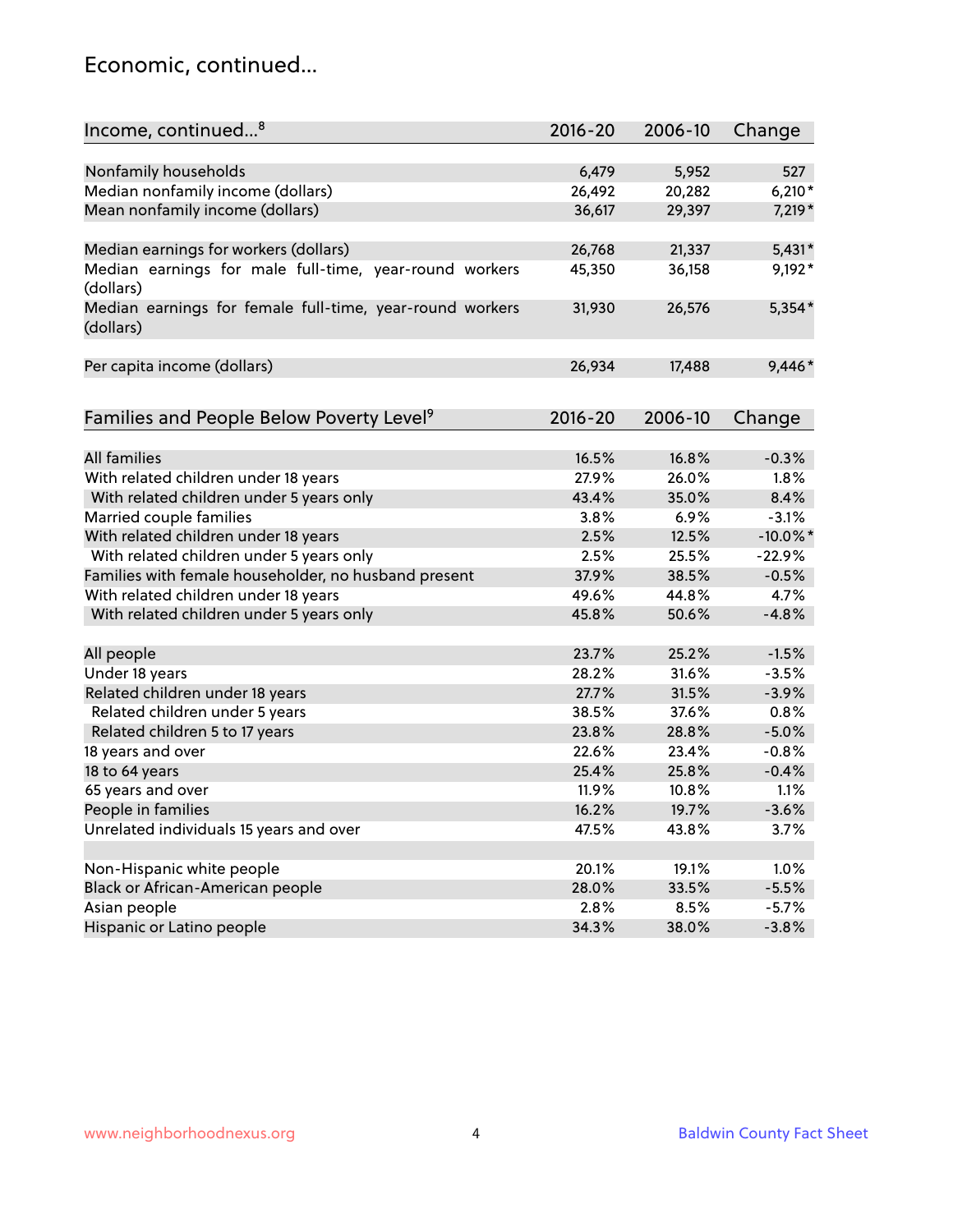## Employment

| Employment Status <sup>10</sup>                                                               | 2010        | 2020    | Change    |
|-----------------------------------------------------------------------------------------------|-------------|---------|-----------|
| In Labor Force                                                                                | 17,607      | 19,192  | 19,192    |
| <b>Unemployment Rate</b>                                                                      | 6.9%        | 15.4%   | $-8.5%$   |
| Industry <sup>11</sup>                                                                        | $2016 - 20$ | 2006-10 | Change    |
| Civilian employed population 16 years and over                                                | 18,449      | 17,945  | 504       |
| Agriculture, forestry, fishing and hunting, and mining                                        | 3.1%        | 1.0%    | $2.1\%$ * |
| Construction                                                                                  | 5.1%        | 7.9%    | $-2.8%$   |
| Manufacturing                                                                                 | 9.5%        | 10.4%   | $-0.9%$   |
| Wholesale trade                                                                               | 1.3%        | 0.9%    | 0.4%      |
| Retail trade                                                                                  | 11.8%       | 10.3%   | 1.5%      |
| Transportation and warehousing, and utilities                                                 | 5.1%        | 6.1%    | $-1.1%$   |
| Information                                                                                   | 0.6%        | 1.0%    | $-0.4%$   |
| Finance and insurance, and real estate and rental and leasing                                 | 4.8%        | 5.4%    | $-0.6%$   |
| Professional, scientific, and management, and administrative<br>and waste management services | 5.4%        | 5.5%    | $-0.1%$   |
| Educational services, and health care and social assistance                                   | 31.7%       | 28.1%   | 3.6%      |
| Arts, entertainment, and recreation, and accommodation and<br>food services                   | 10.0%       | 12.5%   | $-2.5%$   |
| Other services, except public administration                                                  | 3.4%        | 3.5%    | $-0.0%$   |
| Public administration                                                                         | 8.1%        | 7.4%    | 0.8%      |
| Occupation <sup>12</sup>                                                                      | $2016 - 20$ | 2006-10 | Change    |
|                                                                                               |             |         |           |
| Civilian employed population 16 years and over                                                | 18,449      | 17,945  | 504       |
| Management, business, science, and arts occupations                                           | 35.5%       | 31.0%   | 4.4%*     |
| Service occupations                                                                           | 20.5%       | 22.0%   | $-1.5%$   |
| Sales and office occupations                                                                  | 17.4%       | 23.1%   | $-5.7%$ * |
| Natural<br>resources,<br>construction,<br>maintenance<br>and<br>occupations                   | 10.9%       | 10.6%   | 0.3%      |
| Production, transportation, and material moving occupations                                   | 15.7%       | 13.3%   | 2.5%      |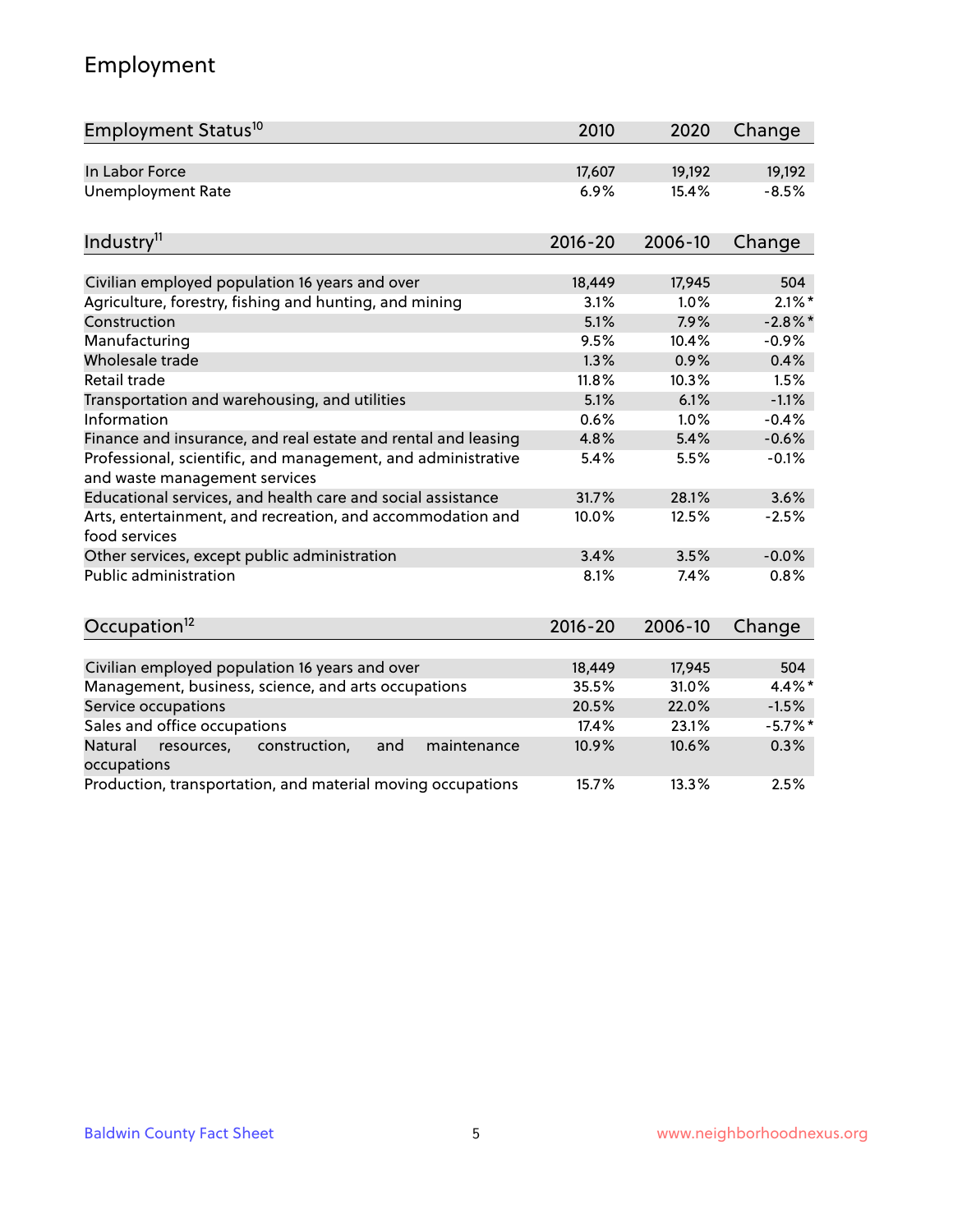## Employment, continued...

| Class of Worker <sup>13</sup>                          | $2016 - 20$ | 2006-10 | Change   |
|--------------------------------------------------------|-------------|---------|----------|
| Civilian employed population 16 years and over         | 18,449      | 17,945  | 504      |
| Private wage and salary workers                        | 67.6%       | 70.9%   | $-3.3%$  |
| Government workers                                     | 28.6%       | 25.4%   | 3.3%     |
| Self-employed in own not incorporated business workers | 3.8%        | 3.6%    | 0.2%     |
| <b>Unpaid family workers</b>                           | 0.0%        | 0.1%    | $-0.1%$  |
|                                                        |             |         |          |
| Job Flows <sup>14</sup>                                | 2019        | 2010    | Change   |
| Total Jobs in county                                   | 14,959      | 13,667  | 1,292    |
| Held by residents of county                            | 41.0%       | 45.7%   | $-4.6%$  |
| Held by non-residents of county                        | 59.0%       | 54.3%   | 4.6%     |
|                                                        |             |         |          |
| Jobs by Industry Sector <sup>15</sup>                  | 2019        | 2010    | Change   |
| Total Jobs in county                                   | 14,959      | 13,667  | 1,292    |
| Goods Producing sectors                                | 10.8%       | 7.7%    | 3.1%     |
| Trade, Transportation, and Utilities sectors           | 15.4%       | 15.6%   | $-0.2%$  |
| All Other Services sectors                             | 73.7%       | 76.7%   | $-2.9%$  |
|                                                        |             |         |          |
| Total Jobs in county held by county residents          | 6,139       | 6,241   | $-102$   |
| <b>Goods Producing sectors</b>                         | 11.9%       | 6.5%    | 5.5%     |
| Trade, Transportation, and Utilities sectors           | 9.6%        | 8.9%    | 0.8%     |
| All Other Services sectors                             | 78.4%       | 84.7%   | $-6.2%$  |
| Jobs by Earnings <sup>16</sup>                         | 2019        | 2010    | Change   |
|                                                        |             |         |          |
| Total Jobs in county                                   | 14,959      | 13,667  | 1,292    |
| Jobs with earnings \$1250/month or less                | 30.8%       | 36.1%   | $-5.2%$  |
| Jobs with earnings \$1251/month to \$3333/month        | 38.7%       | 43.7%   | $-5.0%$  |
| Jobs with earnings greater than \$3333/month           | 30.4%       | 20.2%   | 10.2%    |
|                                                        |             |         |          |
| Total Jobs in county held by county residents          | 6,139       | 6,241   | $-102$   |
| Jobs with earnings \$1250/month or less                | 27.6%       | 33.6%   | $-6.0%$  |
| Jobs with earnings \$1251/month to \$3333/month        | 41.2%       | 43.5%   | $-2.3\%$ |
| Jobs with earnings greater than \$3333/month           | 31.2%       | 22.9%   | 8.3%     |
|                                                        |             |         |          |
| Jobs by Age of Worker <sup>17</sup>                    | 2019        | 2010    | Change   |
|                                                        |             |         |          |
| Total Jobs in county                                   | 14,959      | 13,667  | 1,292    |
| Jobs with workers age 29 or younger                    | 23.4%       | 26.3%   | $-3.0%$  |
| Jobs with workers age 30 to 54                         | 52.9%       | 56.3%   | $-3.4%$  |
| Jobs with workers age 55 or older                      | 23.8%       | 17.4%   | 6.4%     |
| Total Jobs in county held by county residents          | 6,139       | 6,241   | $-102$   |
| Jobs with workers age 29 or younger                    | 19.5%       | 23.0%   | $-3.5%$  |
| Jobs with workers age 30 to 54                         | 53.6%       | 58.9%   | $-5.3%$  |
| Jobs with workers age 55 or older                      | 26.8%       | 18.1%   | 8.8%     |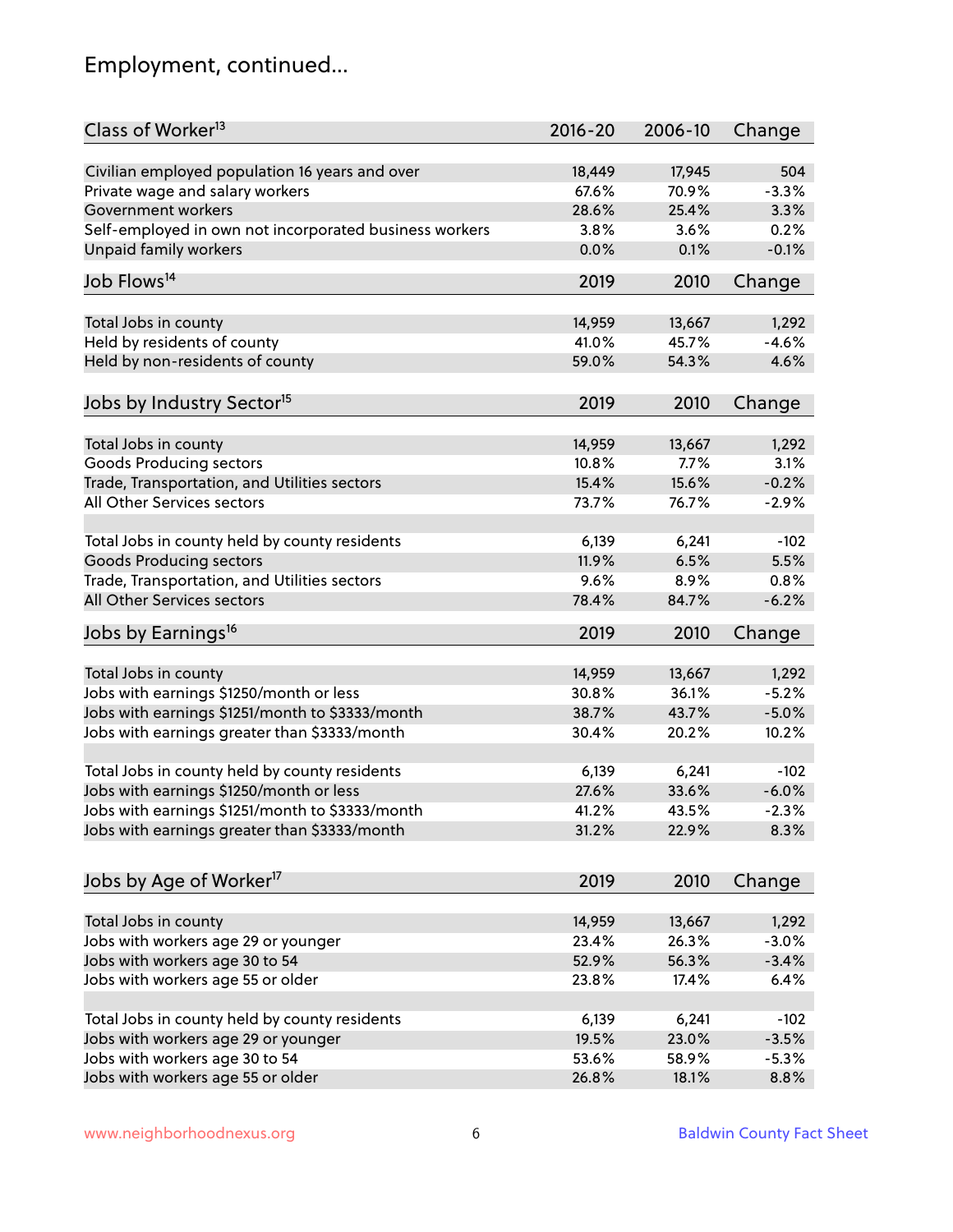#### Education

| Early Learning <sup>18</sup>                        |             |               | 2022                     |
|-----------------------------------------------------|-------------|---------------|--------------------------|
| Licensed Capacity of Early Learning Centers         |             |               | 1,319                    |
| Licenced capacity per 1,000 children ages 0-4       |             |               | 652.6                    |
| School Enrollment <sup>19</sup>                     | 2022        | 2010          | Change                   |
|                                                     |             |               |                          |
| <b>Enrolled in Public School</b>                    | 4,856       | 5,447         | $-591$                   |
| White                                               | 22.8%       | 29.8%         | $-7.0%$                  |
| <b>Black or African-American</b>                    | 66.4%       | 64.9%         | 1.6%                     |
| Asian                                               | 1.2%        | 1.1%          | 0.1%                     |
| Native American                                     | 0.1%        | 0.0%          | 0.1%                     |
| Pacific Islander                                    | 0.1%        | 0.0%          | 0.0%                     |
| <b>Biracial or Multi-Racial</b>                     | 5.3%        | 2.4%          | 2.9%                     |
| Hispanic or Latino                                  | 4.0%        | 1.7%          | 2.3%                     |
| Georgia Milestones: 3rd Grade Reading <sup>20</sup> |             |               | 2019                     |
|                                                     |             |               |                          |
| Number of Students Tested                           |             |               | 372                      |
| Proficient or Distinguished                         |             |               | 24.2%                    |
| Georgia Milestones: 8th Grade Math <sup>21</sup>    |             |               | 2019                     |
| <b>Number of Students Tested</b>                    |             |               | 363                      |
| Proficient or Distinguished                         |             |               | 20.1%                    |
| Graduation Rates <sup>22</sup>                      | 2021        | 2012          | Change                   |
|                                                     |             |               |                          |
| Cohort                                              | 244         | 347           | $-103$                   |
| <b>High School Graduation Rate</b>                  | 84.8%       | 62.8%         | 22.0%                    |
| Educational Attainment <sup>23</sup>                | $2016 - 20$ | 2006-10       | Change                   |
|                                                     |             |               |                          |
| Population 25 years and over                        | 28,134      | 28,748        | $-614*$                  |
| Less than 9th grade                                 | 3.9%        | 7.5%<br>14.4% | $-3.7\%$ *<br>$-4.8\%$ * |
| 9th to 12th grade, no diploma                       | 9.7%        |               |                          |
| High school graduate (includes equivalency)         | 32.6%       | 36.2%         | $-3.6\%$ *               |
| Some college, no degree                             | 20.1%       | 17.9%         | 2.3%                     |
| Associate's degree                                  | 9.4%        | 5.6%          | $3.8\%$ *                |
| Bachelor's degree                                   | 15.0%       | 10.3%         | $4.7\%$ *                |
| Graduate or professional degree                     | 9.4%        | 8.1%          | 1.3%                     |
| Percent high school graduate or higher              | 86.5%       | 78.0%         | $8.5\%$ *                |
| Percent bachelor's degree or higher                 | 24.3%       | 18.4%         | $5.9\%*$                 |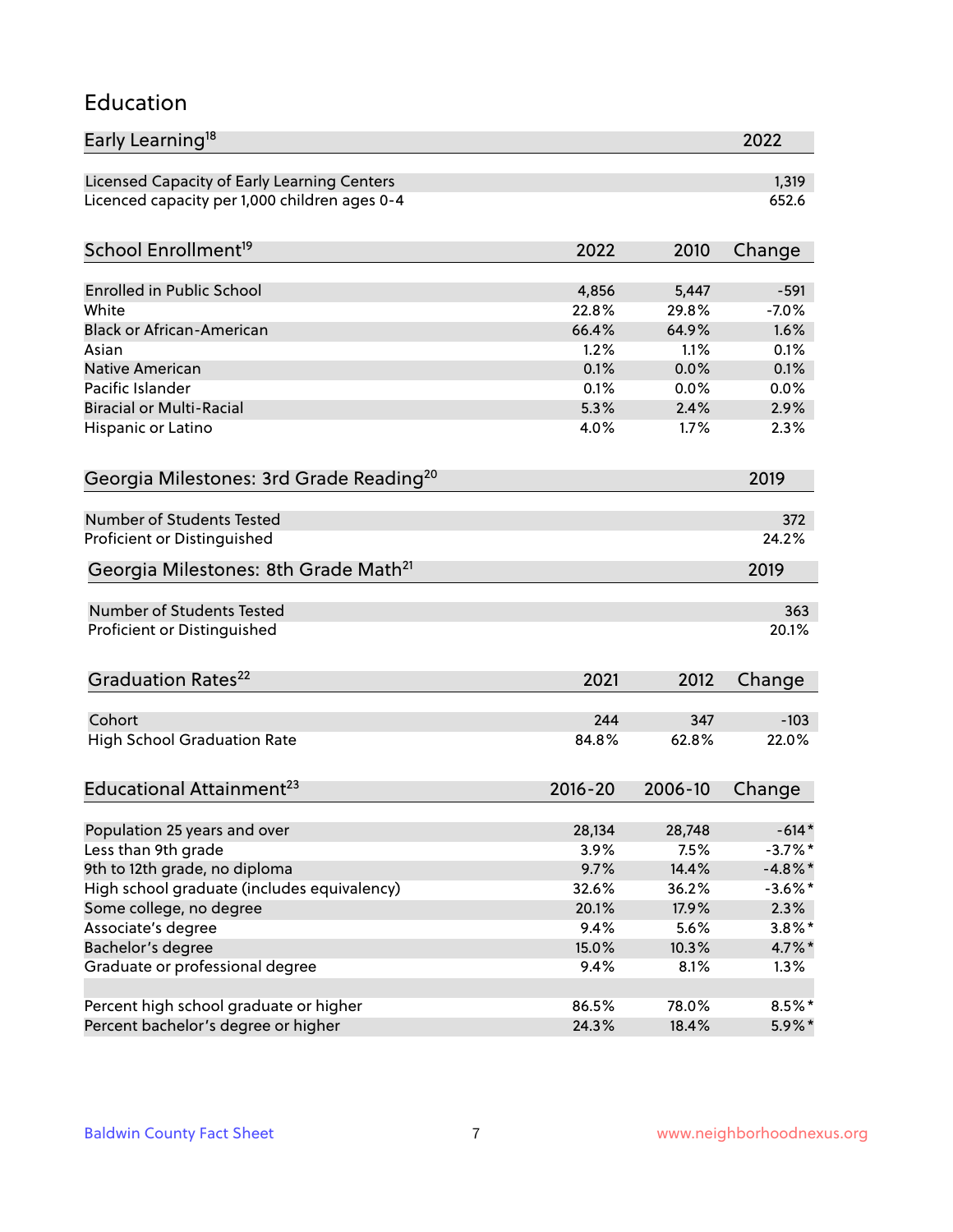### Housing

| Households by Type <sup>24</sup>                     | 2016-20     | 2006-10 | Change     |
|------------------------------------------------------|-------------|---------|------------|
|                                                      |             |         |            |
| Total households                                     | 16,698      | 15,902  | 796        |
| Family households (families)                         | 61.2%       | 62.6%   | $-1.4%$    |
| With own children under 18 years                     | 24.5%       | 24.9%   | $-0.4%$    |
| Married-couple family                                | 39.8%       | 37.7%   | 2.1%       |
| With own children of the householder under 18 years  | 12.3%       | 12.8%   | $-0.5%$    |
| Male householder, no wife present, family            | 5.7%        | 5.1%    | 0.6%       |
| With own children of the householder under 18 years  | 3.0%        | 2.2%    | 0.7%       |
| Female householder, no husband present, family       | 15.7%       | 19.7%   | $-4.0\%$ * |
| With own children of the householder under 18 years  | 9.2%        | 9.8%    | $-0.7%$    |
| Nonfamily households                                 | 38.8%       | 37.4%   | 1.4%       |
| Householder living alone                             | 31.3%       | 29.9%   | 1.4%       |
| 65 years and over                                    | 11.8%       | 10.6%   | 1.1%       |
|                                                      |             |         |            |
| Households with one or more people under 18 years    | 28.4%       | 28.4%   | 0.0%       |
| Households with one or more people 65 years and over | 28.5%       | 26.1%   | $2.4\%$    |
| Average household size                               | 2.41        | 2.56    | $-0.15$    |
| Average family size                                  | 3.03        | 3.17    | $-0.14$    |
|                                                      |             |         |            |
| Housing Occupancy <sup>25</sup>                      | $2016 - 20$ | 2006-10 | Change     |
| Total housing units                                  | 20,638      | 19,692  | 946*       |
| Occupied housing units                               | 80.9%       | 80.8%   | 0.2%       |
| Vacant housing units                                 | 19.1%       | 19.2%   | $-0.2%$    |
|                                                      |             |         |            |
| Homeowner vacancy rate                               | 1.6         | 1.5     | 0.2        |
| Rental vacancy rate                                  | 5.5         | 9.5     | $-4.0$     |
|                                                      |             |         |            |
| Units in Structure <sup>26</sup>                     | 2016-20     | 2006-10 | Change     |
| Total housing units                                  | 20,638      | 19,692  | $946*$     |
| 1-unit, detached                                     | 61.1%       | 58.1%   | 3.0%       |
|                                                      |             |         |            |
| 1-unit, attached                                     | 1.1%        | 2.3%    | $-1.2%$    |
| 2 units                                              | 6.3%        | 5.1%    | 1.2%       |
| 3 or 4 units                                         | 3.7%        | 4.2%    | $-0.5%$    |
| 5 to 9 units                                         | 5.7%        | 3.4%    | $2.4\%$ *  |
| 10 to 19 units                                       | 2.2%        | 1.2%    | $1.0\%$ *  |
| 20 or more units                                     | 1.9%        | 1.7%    | 0.2%       |
| Mobile home                                          | 17.8%       | 24.0%   | $-6.2\%$ * |
| Boat, RV, van, etc.                                  | 0.1%        | 0.0%    | 0.1%       |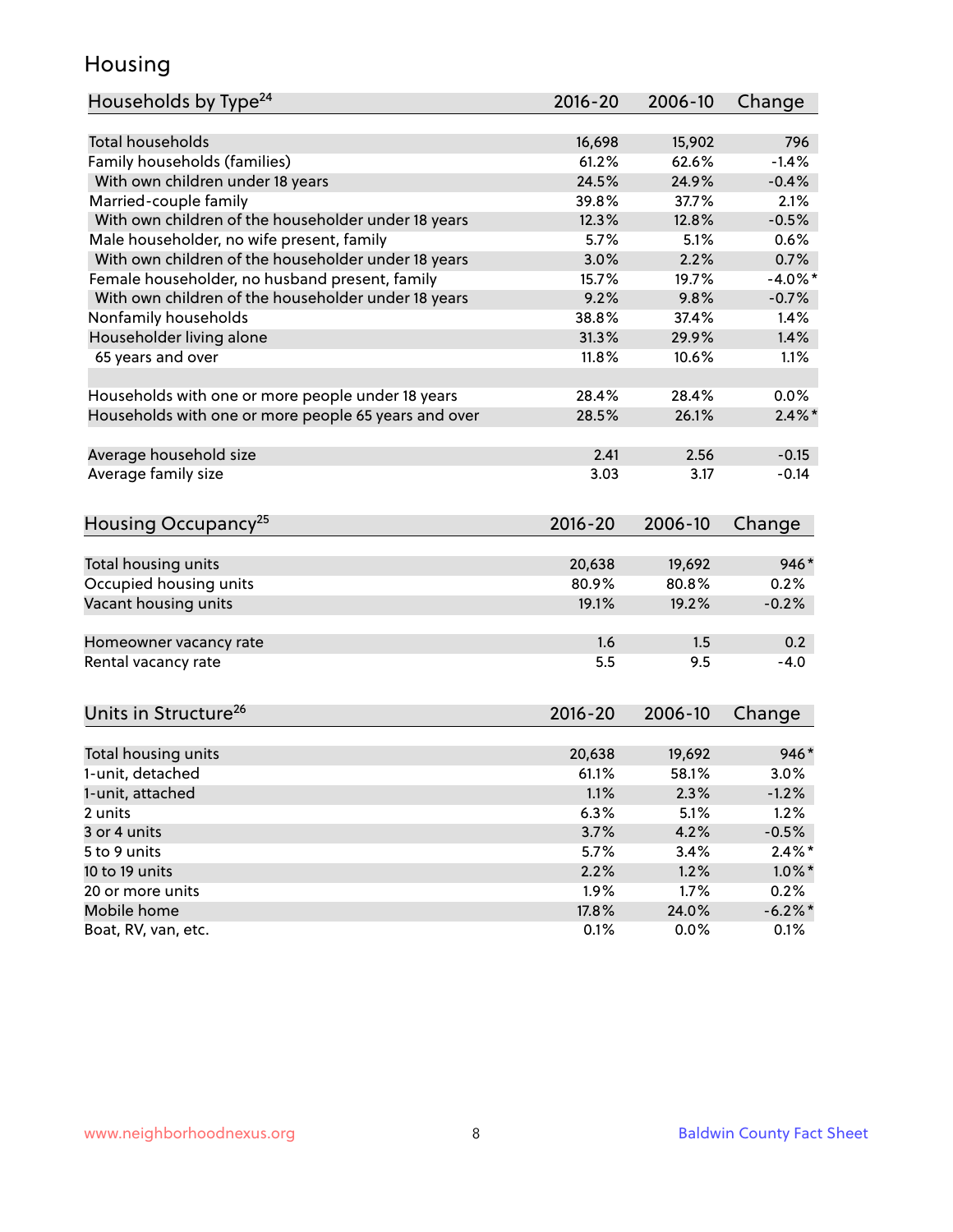## Housing, Continued...

| Year Structure Built <sup>27</sup>             | 2016-20         | 2006-10         | Change           |
|------------------------------------------------|-----------------|-----------------|------------------|
| Total housing units                            | 20,638          | 19,692          | 946*             |
| Built 2014 or later                            | 2.3%            | (X)             | (X)              |
| Built 2010 to 2013                             | 1.5%            | (X)             | (X)              |
| Built 2000 to 2009                             | 18.7%           | 9.9%            | $8.8\%$ *        |
| Built 1990 to 1999                             | 17.5%           | 21.0%           | $-3.5%$ *        |
| Built 1980 to 1989                             | 17.2%           | 21.6%           | $-4.5%$ *        |
| Built 1970 to 1979                             | 14.6%           | 19.0%           | $-4.4\%$ *       |
| Built 1960 to 1969                             | 12.9%           | 13.6%           | $-0.7%$          |
| Built 1950 to 1959                             | 7.4%            | 7.0%            | 0.3%             |
| Built 1940 to 1949                             | 3.5%            | 2.8%            | 0.7%             |
| Built 1939 or earlier                          | 4.5%            | 5.0%            | $-0.5%$          |
| Housing Tenure <sup>28</sup>                   | $2016 - 20$     | 2006-10         | Change           |
|                                                |                 |                 |                  |
| Occupied housing units<br>Owner-occupied       | 16,698<br>59.4% | 15,902<br>60.6% | 796<br>$-1.2%$ * |
| Renter-occupied                                | 40.6%           | 39.4%           | 1.2%             |
|                                                |                 |                 |                  |
| Average household size of owner-occupied unit  | 2.37            | 2.51            | $-0.14*$         |
| Average household size of renter-occupied unit | 2.47            | 2.63            | $-0.16$          |
| Residence 1 Year Ago <sup>29</sup>             | 2016-20         | 2006-10         | Change           |
| Population 1 year and over                     | 44,493          | 46,205          | $-1,712*$        |
| Same house                                     | 83.7%           | 79.8%           | $3.9\%$ *        |
| Different house in the U.S.                    | 16.0%           | 19.8%           | $-3.7\%$ *       |
| Same county                                    | 7.7%            | 12.2%           | $-4.5%$ *        |
| Different county                               | 8.4%            | 7.6%            | 0.8%             |
| Same state                                     | 7.2%            | 6.5%            | 0.7%             |
| Different state                                | 1.2%            | 1.1%            | 0.1%             |
| Abroad                                         | 0.2%            | 0.4%            | $-0.2%$          |
| Value of Housing Unit <sup>30</sup>            | $2016 - 20$     | 2006-10         | Change           |
|                                                |                 |                 |                  |
| Owner-occupied units                           | 9,920           | 9,630           | 290              |
| Less than \$50,000                             | 15.3%           | 17.9%           | $-2.7%$          |
| \$50,000 to \$99,999                           | 23.4%           | 27.7%           | $-4.3%$          |
| \$100,000 to \$149,999                         | 22.9%           | 17.0%           | $5.8\%$ *        |
| \$150,000 to \$199,999                         | 13.4%           | 12.1%           | 1.2%             |
| \$200,000 to \$299,999                         | 10.1%           | 10.6%           | $-0.5%$          |
| \$300,000 to \$499,999                         | 10.0%           | 9.3%            | 0.7%             |
| \$500,000 to \$999,999                         | 4.0%            | 4.9%            | $-0.9%$          |
| \$1,000,000 or more                            | 1.0%            | 0.3%            | $0.7\%$ *        |
| Median (dollars)                               | 128,800         | 112,500         | 16,300*          |
| Mortgage Status <sup>31</sup>                  | $2016 - 20$     | 2006-10         | Change           |
| Owner-occupied units                           | 9,920           | 9,630           | 290              |
| Housing units with a mortgage                  | 51.1%           | 57.5%           | $-6.4\%$ *       |
| Housing units without a mortgage               | 48.9%           | 42.5%           | $6.4\%$ *        |
|                                                |                 |                 |                  |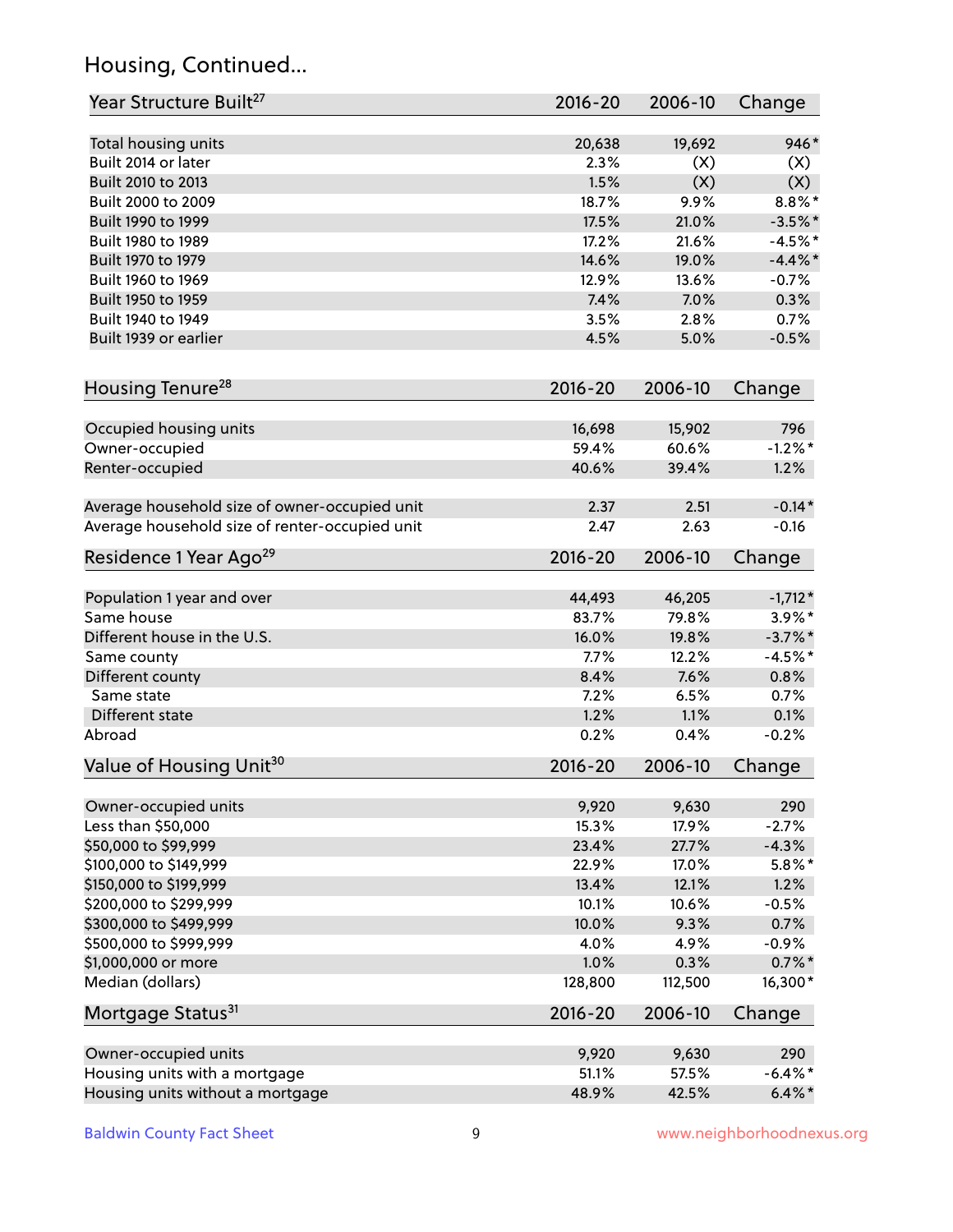## Housing, Continued...

| Selected Monthly Owner Costs <sup>32</sup>                                            | 2016-20 | 2006-10 | Change      |
|---------------------------------------------------------------------------------------|---------|---------|-------------|
| Housing units with a mortgage                                                         | 5,066   | 5,534   | $-468$      |
| Less than \$300                                                                       | 0.0%    | 0.4%    | $-0.4%$     |
| \$300 to \$499                                                                        | 0.9%    | 1.8%    | $-0.9%$     |
| \$500 to \$999                                                                        | 31.1%   | 39.3%   | $-8.2\%$ *  |
| \$1,000 to \$1,499                                                                    | 37.6%   | 33.8%   | 3.8%        |
| \$1,500 to \$1,999                                                                    | 17.1%   | 9.9%    | $7.2\%$ *   |
| \$2,000 to \$2,999                                                                    | 11.3%   | 12.2%   | $-1.0%$     |
| \$3,000 or more                                                                       | 2.0%    | 2.5%    | $-0.5%$     |
| Median (dollars)                                                                      | 1,210   | 1,089   | $121*$      |
| Housing units without a mortgage                                                      | 4,854   | 4,096   | 758*        |
| Less than \$150                                                                       | 2.7%    | 3.6%    | $-0.9%$     |
| \$150 to \$249                                                                        | 4.2%    | 20.0%   | $-15.8\%$ * |
| \$250 to \$349                                                                        | 19.7%   | 28.2%   | $-8.6\%$ *  |
| \$350 to \$499                                                                        | 40.0%   | 25.3%   | 14.7%*      |
| \$500 to \$699                                                                        | 21.8%   | 15.2%   | $6.6\%$ *   |
| \$700 or more                                                                         | 11.6%   | 7.6%    | 4.0%        |
| Median (dollars)                                                                      | 443     | 344     | $99*$       |
| Household Income <sup>33</sup>                                                        |         |         |             |
| Housing units with a mortgage (excluding units where<br>SMOCAPI cannot be computed)   | 5,018   | 5,478   | $-460$      |
| Less than 20.0 percent                                                                | 54.5%   | 33.0%   | 21.5%*      |
| 20.0 to 24.9 percent                                                                  | 14.9%   | 19.7%   | $-4.8%$     |
| 25.0 to 29.9 percent                                                                  | 11.6%   | 12.1%   | $-0.6%$     |
| 30.0 to 34.9 percent                                                                  | 3.1%    | 7.7%    | $-4.6\%$ *  |
| 35.0 percent or more                                                                  | 15.9%   | 27.4%   | $-11.6\%$ * |
| Not computed                                                                          | 48      | 56      | -8          |
| Housing unit without a mortgage (excluding units where<br>SMOCAPI cannot be computed) | 4,691   | 4,096   | 595         |
| Less than 10.0 percent                                                                | 46.3%   | 39.2%   | $7.1\%$ *   |
| 10.0 to 14.9 percent                                                                  | 20.8%   | 20.4%   | 0.4%        |
| 15.0 to 19.9 percent                                                                  | 12.1%   | 14.6%   | $-2.4%$     |
| 20.0 to 24.9 percent                                                                  | 5.9%    | 5.7%    | 0.1%        |
| 25.0 to 29.9 percent                                                                  | 3.9%    | 5.1%    | $-1.2%$     |
| 30.0 to 34.9 percent                                                                  | 1.3%    | 2.9%    | $-1.5%$     |
| 35.0 percent or more                                                                  | 9.7%    | 12.2%   | $-2.5%$     |
| Not computed                                                                          | 163     | 0       | 163         |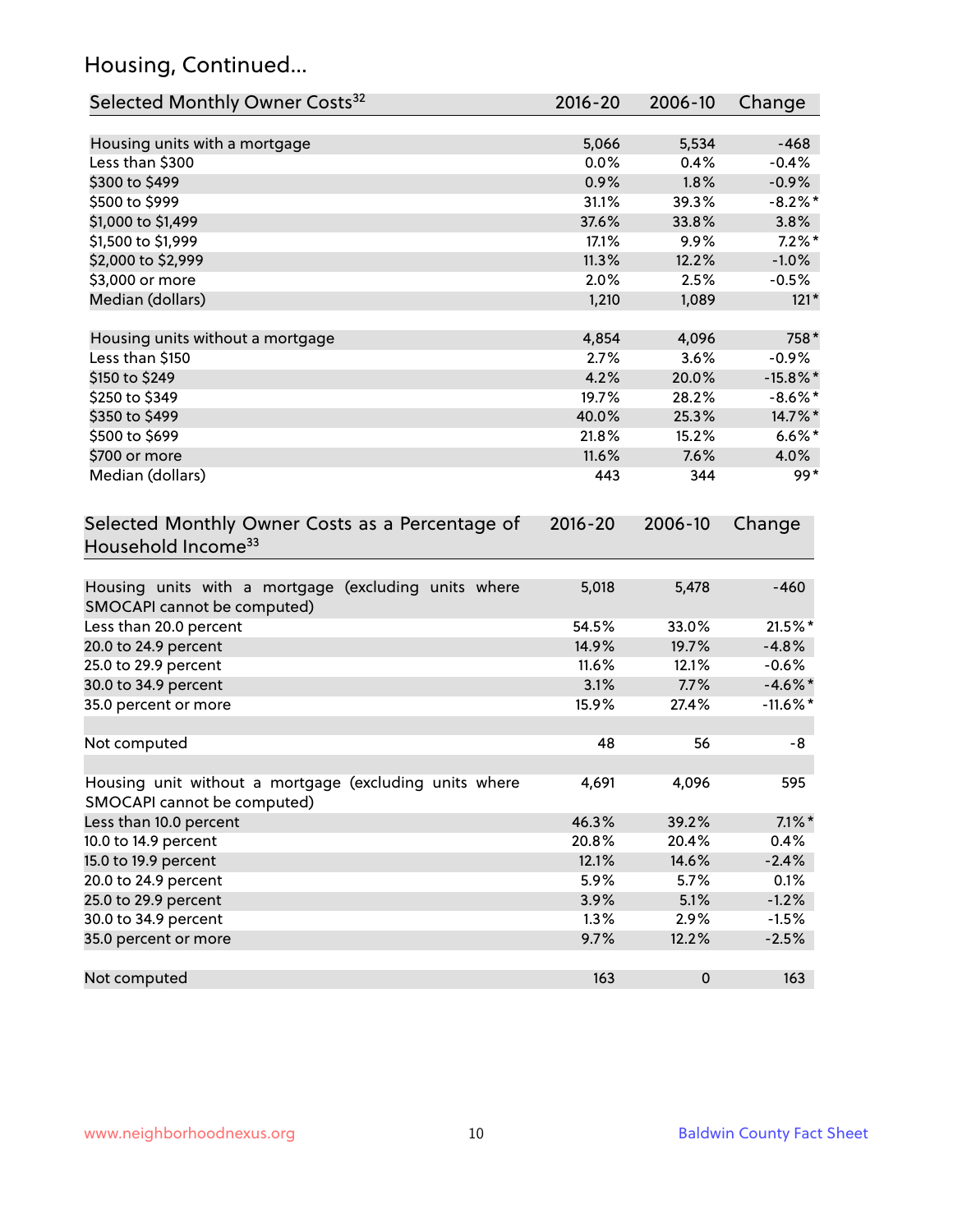## Housing, Continued...

| Gross Rent <sup>34</sup>                                                       | 2016-20     | 2006-10 | Change      |
|--------------------------------------------------------------------------------|-------------|---------|-------------|
|                                                                                |             |         |             |
| Occupied units paying rent                                                     | 6,322       | 5,648   | 674         |
| Less than \$200                                                                | 1.3%        | 1.8%    | $-0.5%$     |
| \$200 to \$499                                                                 | 7.2%        | 23.5%   | $-16.3\%$ * |
| \$500 to \$749                                                                 | 48.8%       | 39.2%   | $9.6\%$ *   |
| \$750 to \$999                                                                 | 25.2%       | 23.3%   | 2.0%        |
| \$1,000 to \$1,499                                                             | 15.7%       | 10.4%   | $5.3\%*$    |
| \$1,500 to \$1,999                                                             | 1.1%        | 1.8%    | $-0.7%$     |
| \$2,000 or more                                                                | 0.6%        | 0.0%    | 0.6%        |
| Median (dollars)                                                               | 717         | 661     | $56*$       |
| No rent paid                                                                   | 456         | 624     | $-168$      |
| Gross Rent as a Percentage of Household Income <sup>35</sup>                   | $2016 - 20$ | 2006-10 | Change      |
| Occupied units paying rent (excluding units where GRAPI<br>cannot be computed) | 6,102       | 5,295   | 807         |
| Less than 15.0 percent                                                         | 14.8%       | 14.7%   | 0.1%        |
| 15.0 to 19.9 percent                                                           | 14.8%       | 8.0%    | $6.8\%*$    |
| 20.0 to 24.9 percent                                                           | 9.4%        | 11.8%   | $-2.4%$     |
| 25.0 to 29.9 percent                                                           | 5.8%        | 11.9%   | $-6.1\%$ *  |
| 30.0 to 34.9 percent                                                           | 6.8%        | 7.9%    | $-1.1%$     |
| 35.0 percent or more                                                           | 48.4%       | 45.7%   | 2.7%        |
| Not computed                                                                   | 676         | 977     | $-301$      |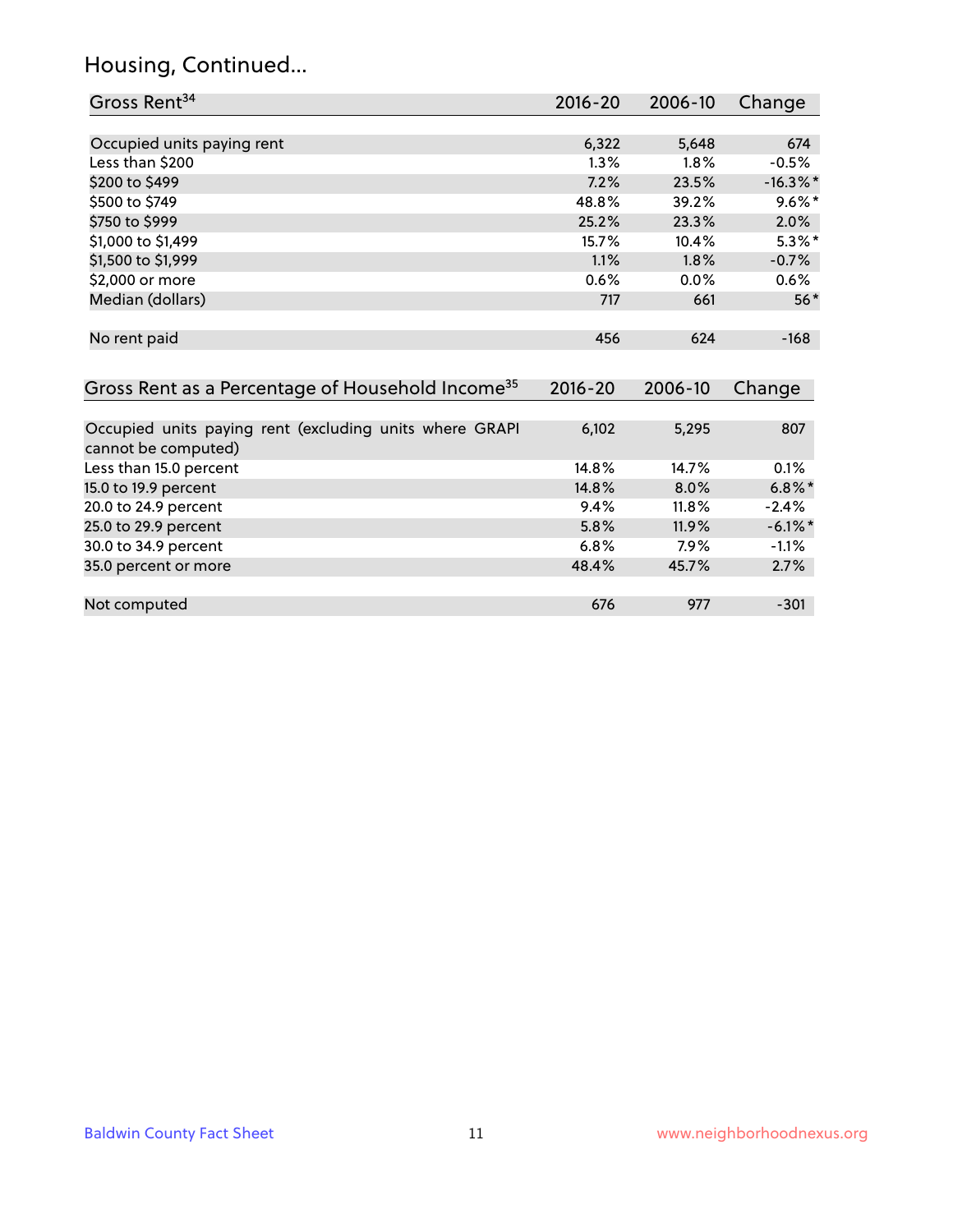## Community Involvement

| Voter Registration and Turnout <sup>36</sup> | 2020   |
|----------------------------------------------|--------|
|                                              |        |
| Active registered voters                     | 26.390 |
| Number voted in Presidential election        | 18.164 |
| Percent voted in Presidential election       | 68.8%  |

## Transportation

| Commuting to Work <sup>37</sup>           | 2016-20     | 2006-10 | Change     |
|-------------------------------------------|-------------|---------|------------|
|                                           |             |         |            |
| Workers 16 years and over                 | 17,745      | 17,499  | 246        |
| Car, truck, or van - drove alone          | 85.8%       | 79.8%   | $6.0\%$ *  |
| Car, truck, or van - carpooled            | 7.4%        | 12.4%   | $-5.0\%$ * |
| Public transportation (excluding taxicab) | 0.6%        | 0.2%    | $0.4\%$ *  |
| Walked                                    | 1.6%        | 4.1%    | $-2.5%$ *  |
| Other means                               | 2.4%        | 2.4%    | $-0.0\%$   |
| Worked at home                            | 2.3%        | 1.1%    | $1.2\%$ *  |
| Mean travel time to work (minutes)        | 24.7        | 19.2    | $5.5*$     |
| Vehicles Available <sup>38</sup>          | $2016 - 20$ | 2006-10 | Change     |
| Occupied housing units                    | 16,698      | 15,902  | 796        |
| No vehicles available                     | 6.3%        | 9.7%    | $-3.4\%$ * |
| 1 vehicle available                       | 29.2%       | 34.2%   | $-5.0\%$ * |
| 2 vehicles available                      | 39.7%       | 33.7%   | $6.0\%$ *  |
| 3 or more vehicles available              | 24.7%       | 22.3%   | 2.4%       |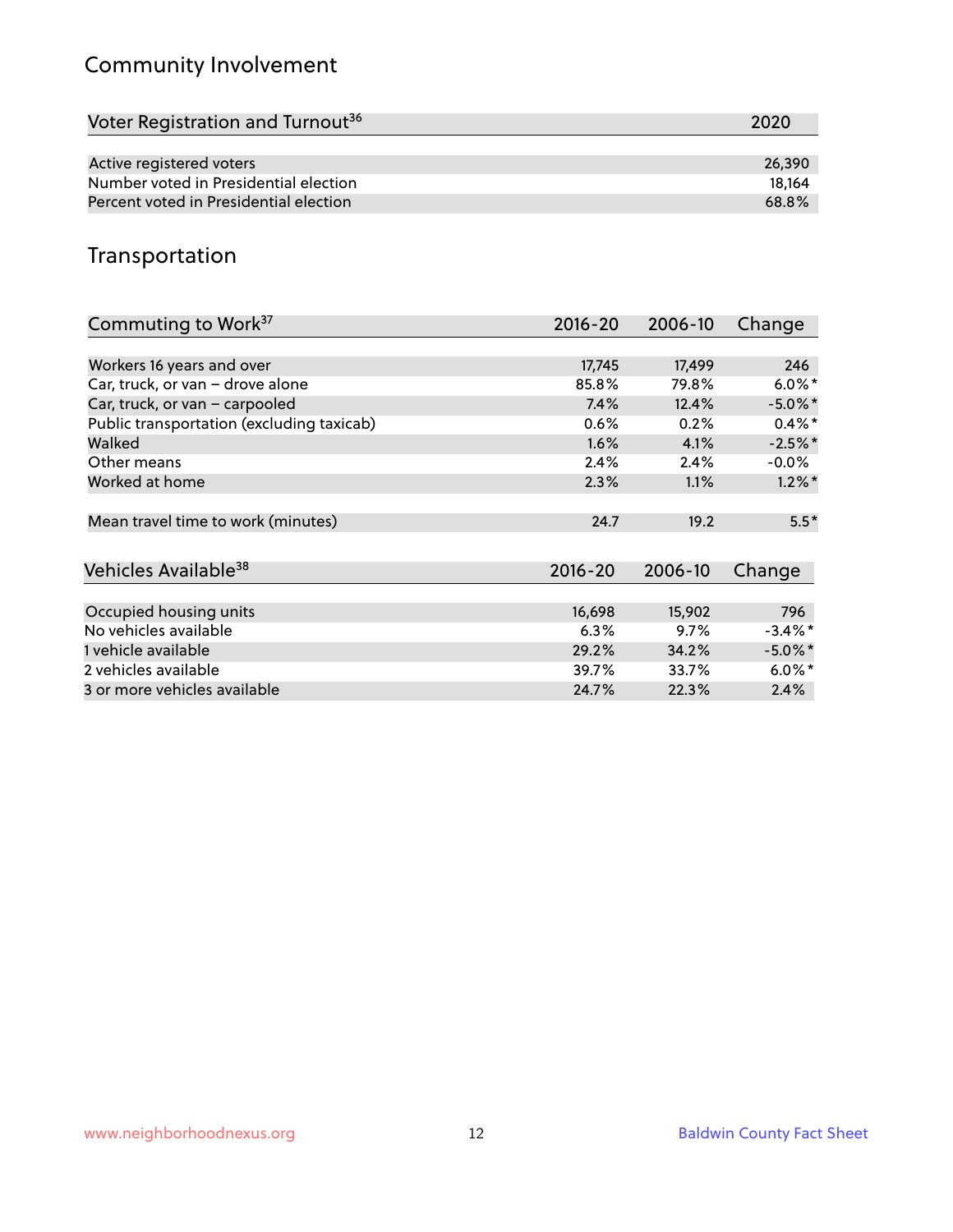#### Health

| Health Insurance coverage <sup>39</sup> | 2016-20 |
|-----------------------------------------|---------|
|-----------------------------------------|---------|

| Civilian Noninstitutionalized Population                | 43,018 |
|---------------------------------------------------------|--------|
| With health insurance coverage                          | 88.3%  |
| With private health insurance coverage                  | 70.3%  |
| With public health coverage                             | 31.3%  |
| No health insurance coverage                            | 11.7%  |
| Civilian Noninstitutionalized Population Under 19 years | 9,879  |
| No health insurance coverage                            | 6.3%   |
| Civilian Noninstitutionalized Population 19 to 64 years | 26,475 |
| In labor force:                                         | 18,480 |
| Employed:                                               | 17,234 |
| With health insurance coverage                          | 85.8%  |
| With private health insurance coverage                  | 56.1%  |
| With public coverage                                    | 5.4%   |
| No health insurance coverage                            | 14.2%  |
| Unemployed:                                             | 1,246  |
| With health insurance coverage                          | 63.9%  |
| With private health insurance coverage                  | 56.1%  |
| With public coverage                                    | 7.8%   |
| No health insurance coverage                            | 36.1%  |
| Not in labor force:                                     | 7,995  |
| With health insurance coverage                          | 81.6%  |
| With private health insurance coverage                  | 59.1%  |
| With public coverage                                    | 32.0%  |
| No health insurance coverage                            | 18.4%  |

# **Health Factors Most Recent** And The Control of the Control of The Control of The Control of The Control of The Control of The Control of The Control of The Control of The Control of The Control of The Control of The Contr

| Premature Death (YPLL before age 75 per 100,000 population, age-adjusted) <sup>40</sup> | 10,743.9 |
|-----------------------------------------------------------------------------------------|----------|
| Average number of Physically Unhealthy Days <sup>41</sup>                               | 4.9      |
| Average number of Mentally Unhealthy Days <sup>42</sup>                                 | 5.5      |
| Low Birthweight Births <sup>43</sup>                                                    | $11.6\%$ |
| Diabetes Prevalence <sup>44</sup>                                                       | 13.6%    |
| HIV Prevalence (per 100,000 population) <sup>45</sup>                                   | 335.8    |
| Rate, Deduplicated ER Visits for Asthma, Ages 0-17 <sup>46</sup>                        | 935.2    |